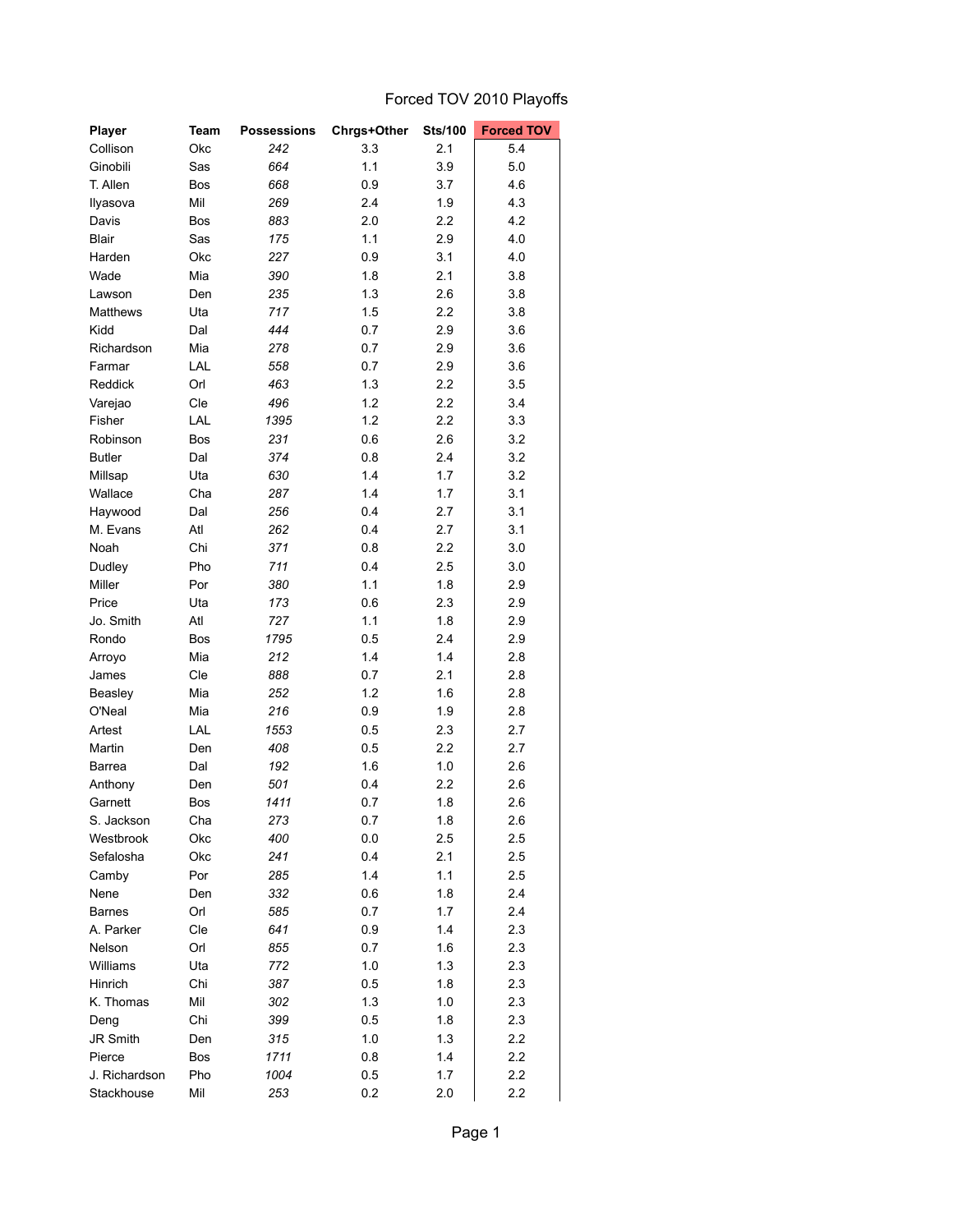## Forced TOV 2010 Playoffs

| 1.2<br>2.1<br><b>Miles</b><br>Uta<br>653<br>0.9<br>2.1<br>LAL<br>1701<br>0.3<br>1.8<br><b>Bryant</b><br>2.1<br>Chi<br>189<br>1.1<br>1.1<br>Murray<br>2.1<br>Hill<br>Pho<br>857<br>0.6<br>1.5<br>2.1<br>Pho<br>359<br>0.4<br>1.7<br>Amundson<br>2.1<br>Chalmers<br>Mia<br>243<br>0.8<br>1.2<br>196<br>0.0<br>2.0<br>Finley<br><b>Bos</b><br>2.0<br>Pho<br>442<br>1.1<br>0.9<br>2.0<br>Dragic<br>497<br>Mil<br>0.0<br>2.0<br>Salmons<br>2.0<br>Ge. Hill<br>Sas<br>649<br>1.5<br>2.0<br>0.5<br>504<br>Pietrus<br>Orl<br>0.2<br>1.8<br>2.0<br>Atl<br>507<br>0.2<br>Bibby<br>1.8<br>2.0<br>408<br>1.2<br>0.7<br>2.0<br>Korver<br>Uta<br>Wright<br>Mia<br>205<br>1.0<br>1.0<br>2.0<br>R. Wallace<br>753<br>0.6<br>1.3<br>1.9<br>Bos<br>316<br>1.9<br><b>Terry</b><br>Dal<br>0.6<br>1.3<br>915<br>0.2<br>1.9<br>Lewis<br>Orl<br>1.6<br>Pho<br>215<br>1.4<br>1.9<br>Collins<br>0.5<br>Pho<br>486<br>0.8<br>1.0<br>1.9<br>Barbosa<br>Mil<br>432<br>1.9<br>1.9<br>Jennings<br>0.0<br>LAL<br>605<br>0.2<br>1.7<br>1.8<br>S. Brown<br>Pho<br>811<br>0.3<br>1.8<br>Frye<br>1.5<br>Atl<br>615<br>0.2<br>1.8<br>Crawford<br>1.6<br>Felton<br>Cha<br>226<br>0.9<br>1.8<br>0.9<br>Orl<br>857<br>0.4<br>Carter<br>1.4<br>1.8<br>West<br>Cle<br>517<br>1.7<br>0.0<br>1.7<br>Cle<br>232<br>0.0<br>1.7<br>1.7<br>Moon<br>175<br>Walton<br>LAL<br>1.1<br>1.7<br>0.6<br>408<br>0.2<br>1.7<br><b>Billups</b><br>Den<br>1.5<br>R. Allen<br>1700<br>1.3<br>1.7<br><b>Bos</b><br>0.4<br>Odom<br>LAL<br>1231<br>1.2<br>1.7<br>0.4<br>Nowitzki<br>424<br>1.2<br>1.7<br>Dal<br>0.5<br><b>B.</b> Miller<br>Chi<br>182<br>1.6<br>0.0<br>1.6<br>Howard<br>Orl<br>889<br>1.2<br>1.6<br>0.4<br>Stoudemire<br>Pho<br>1105<br>1.0<br>1.6<br>0.6<br>379<br>1.6<br>Gortat<br>Orl<br>0.8<br>0.8<br>Atl<br>772<br>0.3<br>1.3<br>1.6<br>Johnson<br>Bos<br>1059<br>$0.8\,$<br>Perkins<br>0.7<br>1.5<br>Horford<br>Atl<br>676<br>0.3<br>1.2<br>1.5<br>1.2<br>Aldridge<br>Por<br>417<br>0.2<br>1.4<br>423<br>0.5<br>0.9<br>1.4<br>Green<br>Okc<br>McDyess<br>Sas<br>461<br>1.0<br>0.4<br>1.4<br>Ibaka<br>Okc<br>285<br>0.7<br>0.7<br>1.4<br>Fernandez<br>Por<br>218<br>0.9<br>0.5<br>1.4<br>Jamison<br>Cle<br>727<br>0.4<br>1.0<br>1.4<br>Ja. Williams<br>Orl<br>343<br>0.1<br>1.2<br>1.3<br>154<br>1.3<br>R. Anderson<br>Orl<br>0.0<br>1.3<br>M. Williams<br>Cle<br>848<br>0.5<br>0.8<br>1.3<br>$1.3$<br>Delfino<br>Mil<br>395<br>0.0<br>1.3<br>J. Howard<br>Por<br>158<br>0.6<br>0.6<br>1.3<br>Kristic<br>Okc<br>246<br>0.4<br>0.8<br>1.2<br>0.3<br>1.2<br>Bonner<br>Sas<br>329<br>0.9<br>1.2<br>1.2<br>Thomas<br>Cha<br>165<br>0.0 | Webster | Por | 278 | 0.4 | 1.8 | 2.2 |
|------------------------------------------------------------------------------------------------------------------------------------------------------------------------------------------------------------------------------------------------------------------------------------------------------------------------------------------------------------------------------------------------------------------------------------------------------------------------------------------------------------------------------------------------------------------------------------------------------------------------------------------------------------------------------------------------------------------------------------------------------------------------------------------------------------------------------------------------------------------------------------------------------------------------------------------------------------------------------------------------------------------------------------------------------------------------------------------------------------------------------------------------------------------------------------------------------------------------------------------------------------------------------------------------------------------------------------------------------------------------------------------------------------------------------------------------------------------------------------------------------------------------------------------------------------------------------------------------------------------------------------------------------------------------------------------------------------------------------------------------------------------------------------------------------------------------------------------------------------------------------------------------------------------------------------------------------------------------------------------------------------------------------------------------------------------------------------------------------------------------------------------------------------------------------------------------------------------------------------------------------------------------------------------------------------------------------------------------------------------------------------------------------------------------------------------------------------------------------------------------------------------------------------------------------------------------------------------|---------|-----|-----|-----|-----|-----|
|                                                                                                                                                                                                                                                                                                                                                                                                                                                                                                                                                                                                                                                                                                                                                                                                                                                                                                                                                                                                                                                                                                                                                                                                                                                                                                                                                                                                                                                                                                                                                                                                                                                                                                                                                                                                                                                                                                                                                                                                                                                                                                                                                                                                                                                                                                                                                                                                                                                                                                                                                                                          |         |     |     |     |     |     |
|                                                                                                                                                                                                                                                                                                                                                                                                                                                                                                                                                                                                                                                                                                                                                                                                                                                                                                                                                                                                                                                                                                                                                                                                                                                                                                                                                                                                                                                                                                                                                                                                                                                                                                                                                                                                                                                                                                                                                                                                                                                                                                                                                                                                                                                                                                                                                                                                                                                                                                                                                                                          |         |     |     |     |     |     |
|                                                                                                                                                                                                                                                                                                                                                                                                                                                                                                                                                                                                                                                                                                                                                                                                                                                                                                                                                                                                                                                                                                                                                                                                                                                                                                                                                                                                                                                                                                                                                                                                                                                                                                                                                                                                                                                                                                                                                                                                                                                                                                                                                                                                                                                                                                                                                                                                                                                                                                                                                                                          |         |     |     |     |     |     |
|                                                                                                                                                                                                                                                                                                                                                                                                                                                                                                                                                                                                                                                                                                                                                                                                                                                                                                                                                                                                                                                                                                                                                                                                                                                                                                                                                                                                                                                                                                                                                                                                                                                                                                                                                                                                                                                                                                                                                                                                                                                                                                                                                                                                                                                                                                                                                                                                                                                                                                                                                                                          |         |     |     |     |     |     |
|                                                                                                                                                                                                                                                                                                                                                                                                                                                                                                                                                                                                                                                                                                                                                                                                                                                                                                                                                                                                                                                                                                                                                                                                                                                                                                                                                                                                                                                                                                                                                                                                                                                                                                                                                                                                                                                                                                                                                                                                                                                                                                                                                                                                                                                                                                                                                                                                                                                                                                                                                                                          |         |     |     |     |     |     |
|                                                                                                                                                                                                                                                                                                                                                                                                                                                                                                                                                                                                                                                                                                                                                                                                                                                                                                                                                                                                                                                                                                                                                                                                                                                                                                                                                                                                                                                                                                                                                                                                                                                                                                                                                                                                                                                                                                                                                                                                                                                                                                                                                                                                                                                                                                                                                                                                                                                                                                                                                                                          |         |     |     |     |     |     |
|                                                                                                                                                                                                                                                                                                                                                                                                                                                                                                                                                                                                                                                                                                                                                                                                                                                                                                                                                                                                                                                                                                                                                                                                                                                                                                                                                                                                                                                                                                                                                                                                                                                                                                                                                                                                                                                                                                                                                                                                                                                                                                                                                                                                                                                                                                                                                                                                                                                                                                                                                                                          |         |     |     |     |     |     |
|                                                                                                                                                                                                                                                                                                                                                                                                                                                                                                                                                                                                                                                                                                                                                                                                                                                                                                                                                                                                                                                                                                                                                                                                                                                                                                                                                                                                                                                                                                                                                                                                                                                                                                                                                                                                                                                                                                                                                                                                                                                                                                                                                                                                                                                                                                                                                                                                                                                                                                                                                                                          |         |     |     |     |     |     |
|                                                                                                                                                                                                                                                                                                                                                                                                                                                                                                                                                                                                                                                                                                                                                                                                                                                                                                                                                                                                                                                                                                                                                                                                                                                                                                                                                                                                                                                                                                                                                                                                                                                                                                                                                                                                                                                                                                                                                                                                                                                                                                                                                                                                                                                                                                                                                                                                                                                                                                                                                                                          |         |     |     |     |     |     |
|                                                                                                                                                                                                                                                                                                                                                                                                                                                                                                                                                                                                                                                                                                                                                                                                                                                                                                                                                                                                                                                                                                                                                                                                                                                                                                                                                                                                                                                                                                                                                                                                                                                                                                                                                                                                                                                                                                                                                                                                                                                                                                                                                                                                                                                                                                                                                                                                                                                                                                                                                                                          |         |     |     |     |     |     |
|                                                                                                                                                                                                                                                                                                                                                                                                                                                                                                                                                                                                                                                                                                                                                                                                                                                                                                                                                                                                                                                                                                                                                                                                                                                                                                                                                                                                                                                                                                                                                                                                                                                                                                                                                                                                                                                                                                                                                                                                                                                                                                                                                                                                                                                                                                                                                                                                                                                                                                                                                                                          |         |     |     |     |     |     |
|                                                                                                                                                                                                                                                                                                                                                                                                                                                                                                                                                                                                                                                                                                                                                                                                                                                                                                                                                                                                                                                                                                                                                                                                                                                                                                                                                                                                                                                                                                                                                                                                                                                                                                                                                                                                                                                                                                                                                                                                                                                                                                                                                                                                                                                                                                                                                                                                                                                                                                                                                                                          |         |     |     |     |     |     |
|                                                                                                                                                                                                                                                                                                                                                                                                                                                                                                                                                                                                                                                                                                                                                                                                                                                                                                                                                                                                                                                                                                                                                                                                                                                                                                                                                                                                                                                                                                                                                                                                                                                                                                                                                                                                                                                                                                                                                                                                                                                                                                                                                                                                                                                                                                                                                                                                                                                                                                                                                                                          |         |     |     |     |     |     |
|                                                                                                                                                                                                                                                                                                                                                                                                                                                                                                                                                                                                                                                                                                                                                                                                                                                                                                                                                                                                                                                                                                                                                                                                                                                                                                                                                                                                                                                                                                                                                                                                                                                                                                                                                                                                                                                                                                                                                                                                                                                                                                                                                                                                                                                                                                                                                                                                                                                                                                                                                                                          |         |     |     |     |     |     |
|                                                                                                                                                                                                                                                                                                                                                                                                                                                                                                                                                                                                                                                                                                                                                                                                                                                                                                                                                                                                                                                                                                                                                                                                                                                                                                                                                                                                                                                                                                                                                                                                                                                                                                                                                                                                                                                                                                                                                                                                                                                                                                                                                                                                                                                                                                                                                                                                                                                                                                                                                                                          |         |     |     |     |     |     |
|                                                                                                                                                                                                                                                                                                                                                                                                                                                                                                                                                                                                                                                                                                                                                                                                                                                                                                                                                                                                                                                                                                                                                                                                                                                                                                                                                                                                                                                                                                                                                                                                                                                                                                                                                                                                                                                                                                                                                                                                                                                                                                                                                                                                                                                                                                                                                                                                                                                                                                                                                                                          |         |     |     |     |     |     |
|                                                                                                                                                                                                                                                                                                                                                                                                                                                                                                                                                                                                                                                                                                                                                                                                                                                                                                                                                                                                                                                                                                                                                                                                                                                                                                                                                                                                                                                                                                                                                                                                                                                                                                                                                                                                                                                                                                                                                                                                                                                                                                                                                                                                                                                                                                                                                                                                                                                                                                                                                                                          |         |     |     |     |     |     |
|                                                                                                                                                                                                                                                                                                                                                                                                                                                                                                                                                                                                                                                                                                                                                                                                                                                                                                                                                                                                                                                                                                                                                                                                                                                                                                                                                                                                                                                                                                                                                                                                                                                                                                                                                                                                                                                                                                                                                                                                                                                                                                                                                                                                                                                                                                                                                                                                                                                                                                                                                                                          |         |     |     |     |     |     |
|                                                                                                                                                                                                                                                                                                                                                                                                                                                                                                                                                                                                                                                                                                                                                                                                                                                                                                                                                                                                                                                                                                                                                                                                                                                                                                                                                                                                                                                                                                                                                                                                                                                                                                                                                                                                                                                                                                                                                                                                                                                                                                                                                                                                                                                                                                                                                                                                                                                                                                                                                                                          |         |     |     |     |     |     |
|                                                                                                                                                                                                                                                                                                                                                                                                                                                                                                                                                                                                                                                                                                                                                                                                                                                                                                                                                                                                                                                                                                                                                                                                                                                                                                                                                                                                                                                                                                                                                                                                                                                                                                                                                                                                                                                                                                                                                                                                                                                                                                                                                                                                                                                                                                                                                                                                                                                                                                                                                                                          |         |     |     |     |     |     |
|                                                                                                                                                                                                                                                                                                                                                                                                                                                                                                                                                                                                                                                                                                                                                                                                                                                                                                                                                                                                                                                                                                                                                                                                                                                                                                                                                                                                                                                                                                                                                                                                                                                                                                                                                                                                                                                                                                                                                                                                                                                                                                                                                                                                                                                                                                                                                                                                                                                                                                                                                                                          |         |     |     |     |     |     |
|                                                                                                                                                                                                                                                                                                                                                                                                                                                                                                                                                                                                                                                                                                                                                                                                                                                                                                                                                                                                                                                                                                                                                                                                                                                                                                                                                                                                                                                                                                                                                                                                                                                                                                                                                                                                                                                                                                                                                                                                                                                                                                                                                                                                                                                                                                                                                                                                                                                                                                                                                                                          |         |     |     |     |     |     |
|                                                                                                                                                                                                                                                                                                                                                                                                                                                                                                                                                                                                                                                                                                                                                                                                                                                                                                                                                                                                                                                                                                                                                                                                                                                                                                                                                                                                                                                                                                                                                                                                                                                                                                                                                                                                                                                                                                                                                                                                                                                                                                                                                                                                                                                                                                                                                                                                                                                                                                                                                                                          |         |     |     |     |     |     |
|                                                                                                                                                                                                                                                                                                                                                                                                                                                                                                                                                                                                                                                                                                                                                                                                                                                                                                                                                                                                                                                                                                                                                                                                                                                                                                                                                                                                                                                                                                                                                                                                                                                                                                                                                                                                                                                                                                                                                                                                                                                                                                                                                                                                                                                                                                                                                                                                                                                                                                                                                                                          |         |     |     |     |     |     |
|                                                                                                                                                                                                                                                                                                                                                                                                                                                                                                                                                                                                                                                                                                                                                                                                                                                                                                                                                                                                                                                                                                                                                                                                                                                                                                                                                                                                                                                                                                                                                                                                                                                                                                                                                                                                                                                                                                                                                                                                                                                                                                                                                                                                                                                                                                                                                                                                                                                                                                                                                                                          |         |     |     |     |     |     |
|                                                                                                                                                                                                                                                                                                                                                                                                                                                                                                                                                                                                                                                                                                                                                                                                                                                                                                                                                                                                                                                                                                                                                                                                                                                                                                                                                                                                                                                                                                                                                                                                                                                                                                                                                                                                                                                                                                                                                                                                                                                                                                                                                                                                                                                                                                                                                                                                                                                                                                                                                                                          |         |     |     |     |     |     |
|                                                                                                                                                                                                                                                                                                                                                                                                                                                                                                                                                                                                                                                                                                                                                                                                                                                                                                                                                                                                                                                                                                                                                                                                                                                                                                                                                                                                                                                                                                                                                                                                                                                                                                                                                                                                                                                                                                                                                                                                                                                                                                                                                                                                                                                                                                                                                                                                                                                                                                                                                                                          |         |     |     |     |     |     |
|                                                                                                                                                                                                                                                                                                                                                                                                                                                                                                                                                                                                                                                                                                                                                                                                                                                                                                                                                                                                                                                                                                                                                                                                                                                                                                                                                                                                                                                                                                                                                                                                                                                                                                                                                                                                                                                                                                                                                                                                                                                                                                                                                                                                                                                                                                                                                                                                                                                                                                                                                                                          |         |     |     |     |     |     |
|                                                                                                                                                                                                                                                                                                                                                                                                                                                                                                                                                                                                                                                                                                                                                                                                                                                                                                                                                                                                                                                                                                                                                                                                                                                                                                                                                                                                                                                                                                                                                                                                                                                                                                                                                                                                                                                                                                                                                                                                                                                                                                                                                                                                                                                                                                                                                                                                                                                                                                                                                                                          |         |     |     |     |     |     |
|                                                                                                                                                                                                                                                                                                                                                                                                                                                                                                                                                                                                                                                                                                                                                                                                                                                                                                                                                                                                                                                                                                                                                                                                                                                                                                                                                                                                                                                                                                                                                                                                                                                                                                                                                                                                                                                                                                                                                                                                                                                                                                                                                                                                                                                                                                                                                                                                                                                                                                                                                                                          |         |     |     |     |     |     |
|                                                                                                                                                                                                                                                                                                                                                                                                                                                                                                                                                                                                                                                                                                                                                                                                                                                                                                                                                                                                                                                                                                                                                                                                                                                                                                                                                                                                                                                                                                                                                                                                                                                                                                                                                                                                                                                                                                                                                                                                                                                                                                                                                                                                                                                                                                                                                                                                                                                                                                                                                                                          |         |     |     |     |     |     |
|                                                                                                                                                                                                                                                                                                                                                                                                                                                                                                                                                                                                                                                                                                                                                                                                                                                                                                                                                                                                                                                                                                                                                                                                                                                                                                                                                                                                                                                                                                                                                                                                                                                                                                                                                                                                                                                                                                                                                                                                                                                                                                                                                                                                                                                                                                                                                                                                                                                                                                                                                                                          |         |     |     |     |     |     |
|                                                                                                                                                                                                                                                                                                                                                                                                                                                                                                                                                                                                                                                                                                                                                                                                                                                                                                                                                                                                                                                                                                                                                                                                                                                                                                                                                                                                                                                                                                                                                                                                                                                                                                                                                                                                                                                                                                                                                                                                                                                                                                                                                                                                                                                                                                                                                                                                                                                                                                                                                                                          |         |     |     |     |     |     |
|                                                                                                                                                                                                                                                                                                                                                                                                                                                                                                                                                                                                                                                                                                                                                                                                                                                                                                                                                                                                                                                                                                                                                                                                                                                                                                                                                                                                                                                                                                                                                                                                                                                                                                                                                                                                                                                                                                                                                                                                                                                                                                                                                                                                                                                                                                                                                                                                                                                                                                                                                                                          |         |     |     |     |     |     |
|                                                                                                                                                                                                                                                                                                                                                                                                                                                                                                                                                                                                                                                                                                                                                                                                                                                                                                                                                                                                                                                                                                                                                                                                                                                                                                                                                                                                                                                                                                                                                                                                                                                                                                                                                                                                                                                                                                                                                                                                                                                                                                                                                                                                                                                                                                                                                                                                                                                                                                                                                                                          |         |     |     |     |     |     |
|                                                                                                                                                                                                                                                                                                                                                                                                                                                                                                                                                                                                                                                                                                                                                                                                                                                                                                                                                                                                                                                                                                                                                                                                                                                                                                                                                                                                                                                                                                                                                                                                                                                                                                                                                                                                                                                                                                                                                                                                                                                                                                                                                                                                                                                                                                                                                                                                                                                                                                                                                                                          |         |     |     |     |     |     |
|                                                                                                                                                                                                                                                                                                                                                                                                                                                                                                                                                                                                                                                                                                                                                                                                                                                                                                                                                                                                                                                                                                                                                                                                                                                                                                                                                                                                                                                                                                                                                                                                                                                                                                                                                                                                                                                                                                                                                                                                                                                                                                                                                                                                                                                                                                                                                                                                                                                                                                                                                                                          |         |     |     |     |     |     |
|                                                                                                                                                                                                                                                                                                                                                                                                                                                                                                                                                                                                                                                                                                                                                                                                                                                                                                                                                                                                                                                                                                                                                                                                                                                                                                                                                                                                                                                                                                                                                                                                                                                                                                                                                                                                                                                                                                                                                                                                                                                                                                                                                                                                                                                                                                                                                                                                                                                                                                                                                                                          |         |     |     |     |     |     |
|                                                                                                                                                                                                                                                                                                                                                                                                                                                                                                                                                                                                                                                                                                                                                                                                                                                                                                                                                                                                                                                                                                                                                                                                                                                                                                                                                                                                                                                                                                                                                                                                                                                                                                                                                                                                                                                                                                                                                                                                                                                                                                                                                                                                                                                                                                                                                                                                                                                                                                                                                                                          |         |     |     |     |     |     |
|                                                                                                                                                                                                                                                                                                                                                                                                                                                                                                                                                                                                                                                                                                                                                                                                                                                                                                                                                                                                                                                                                                                                                                                                                                                                                                                                                                                                                                                                                                                                                                                                                                                                                                                                                                                                                                                                                                                                                                                                                                                                                                                                                                                                                                                                                                                                                                                                                                                                                                                                                                                          |         |     |     |     |     |     |
|                                                                                                                                                                                                                                                                                                                                                                                                                                                                                                                                                                                                                                                                                                                                                                                                                                                                                                                                                                                                                                                                                                                                                                                                                                                                                                                                                                                                                                                                                                                                                                                                                                                                                                                                                                                                                                                                                                                                                                                                                                                                                                                                                                                                                                                                                                                                                                                                                                                                                                                                                                                          |         |     |     |     |     |     |
|                                                                                                                                                                                                                                                                                                                                                                                                                                                                                                                                                                                                                                                                                                                                                                                                                                                                                                                                                                                                                                                                                                                                                                                                                                                                                                                                                                                                                                                                                                                                                                                                                                                                                                                                                                                                                                                                                                                                                                                                                                                                                                                                                                                                                                                                                                                                                                                                                                                                                                                                                                                          |         |     |     |     |     |     |
|                                                                                                                                                                                                                                                                                                                                                                                                                                                                                                                                                                                                                                                                                                                                                                                                                                                                                                                                                                                                                                                                                                                                                                                                                                                                                                                                                                                                                                                                                                                                                                                                                                                                                                                                                                                                                                                                                                                                                                                                                                                                                                                                                                                                                                                                                                                                                                                                                                                                                                                                                                                          |         |     |     |     |     |     |
|                                                                                                                                                                                                                                                                                                                                                                                                                                                                                                                                                                                                                                                                                                                                                                                                                                                                                                                                                                                                                                                                                                                                                                                                                                                                                                                                                                                                                                                                                                                                                                                                                                                                                                                                                                                                                                                                                                                                                                                                                                                                                                                                                                                                                                                                                                                                                                                                                                                                                                                                                                                          |         |     |     |     |     |     |
|                                                                                                                                                                                                                                                                                                                                                                                                                                                                                                                                                                                                                                                                                                                                                                                                                                                                                                                                                                                                                                                                                                                                                                                                                                                                                                                                                                                                                                                                                                                                                                                                                                                                                                                                                                                                                                                                                                                                                                                                                                                                                                                                                                                                                                                                                                                                                                                                                                                                                                                                                                                          |         |     |     |     |     |     |
|                                                                                                                                                                                                                                                                                                                                                                                                                                                                                                                                                                                                                                                                                                                                                                                                                                                                                                                                                                                                                                                                                                                                                                                                                                                                                                                                                                                                                                                                                                                                                                                                                                                                                                                                                                                                                                                                                                                                                                                                                                                                                                                                                                                                                                                                                                                                                                                                                                                                                                                                                                                          |         |     |     |     |     |     |
|                                                                                                                                                                                                                                                                                                                                                                                                                                                                                                                                                                                                                                                                                                                                                                                                                                                                                                                                                                                                                                                                                                                                                                                                                                                                                                                                                                                                                                                                                                                                                                                                                                                                                                                                                                                                                                                                                                                                                                                                                                                                                                                                                                                                                                                                                                                                                                                                                                                                                                                                                                                          |         |     |     |     |     |     |
|                                                                                                                                                                                                                                                                                                                                                                                                                                                                                                                                                                                                                                                                                                                                                                                                                                                                                                                                                                                                                                                                                                                                                                                                                                                                                                                                                                                                                                                                                                                                                                                                                                                                                                                                                                                                                                                                                                                                                                                                                                                                                                                                                                                                                                                                                                                                                                                                                                                                                                                                                                                          |         |     |     |     |     |     |
|                                                                                                                                                                                                                                                                                                                                                                                                                                                                                                                                                                                                                                                                                                                                                                                                                                                                                                                                                                                                                                                                                                                                                                                                                                                                                                                                                                                                                                                                                                                                                                                                                                                                                                                                                                                                                                                                                                                                                                                                                                                                                                                                                                                                                                                                                                                                                                                                                                                                                                                                                                                          |         |     |     |     |     |     |
|                                                                                                                                                                                                                                                                                                                                                                                                                                                                                                                                                                                                                                                                                                                                                                                                                                                                                                                                                                                                                                                                                                                                                                                                                                                                                                                                                                                                                                                                                                                                                                                                                                                                                                                                                                                                                                                                                                                                                                                                                                                                                                                                                                                                                                                                                                                                                                                                                                                                                                                                                                                          |         |     |     |     |     |     |
|                                                                                                                                                                                                                                                                                                                                                                                                                                                                                                                                                                                                                                                                                                                                                                                                                                                                                                                                                                                                                                                                                                                                                                                                                                                                                                                                                                                                                                                                                                                                                                                                                                                                                                                                                                                                                                                                                                                                                                                                                                                                                                                                                                                                                                                                                                                                                                                                                                                                                                                                                                                          |         |     |     |     |     |     |
|                                                                                                                                                                                                                                                                                                                                                                                                                                                                                                                                                                                                                                                                                                                                                                                                                                                                                                                                                                                                                                                                                                                                                                                                                                                                                                                                                                                                                                                                                                                                                                                                                                                                                                                                                                                                                                                                                                                                                                                                                                                                                                                                                                                                                                                                                                                                                                                                                                                                                                                                                                                          |         |     |     |     |     |     |
|                                                                                                                                                                                                                                                                                                                                                                                                                                                                                                                                                                                                                                                                                                                                                                                                                                                                                                                                                                                                                                                                                                                                                                                                                                                                                                                                                                                                                                                                                                                                                                                                                                                                                                                                                                                                                                                                                                                                                                                                                                                                                                                                                                                                                                                                                                                                                                                                                                                                                                                                                                                          |         |     |     |     |     |     |
|                                                                                                                                                                                                                                                                                                                                                                                                                                                                                                                                                                                                                                                                                                                                                                                                                                                                                                                                                                                                                                                                                                                                                                                                                                                                                                                                                                                                                                                                                                                                                                                                                                                                                                                                                                                                                                                                                                                                                                                                                                                                                                                                                                                                                                                                                                                                                                                                                                                                                                                                                                                          |         |     |     |     |     |     |